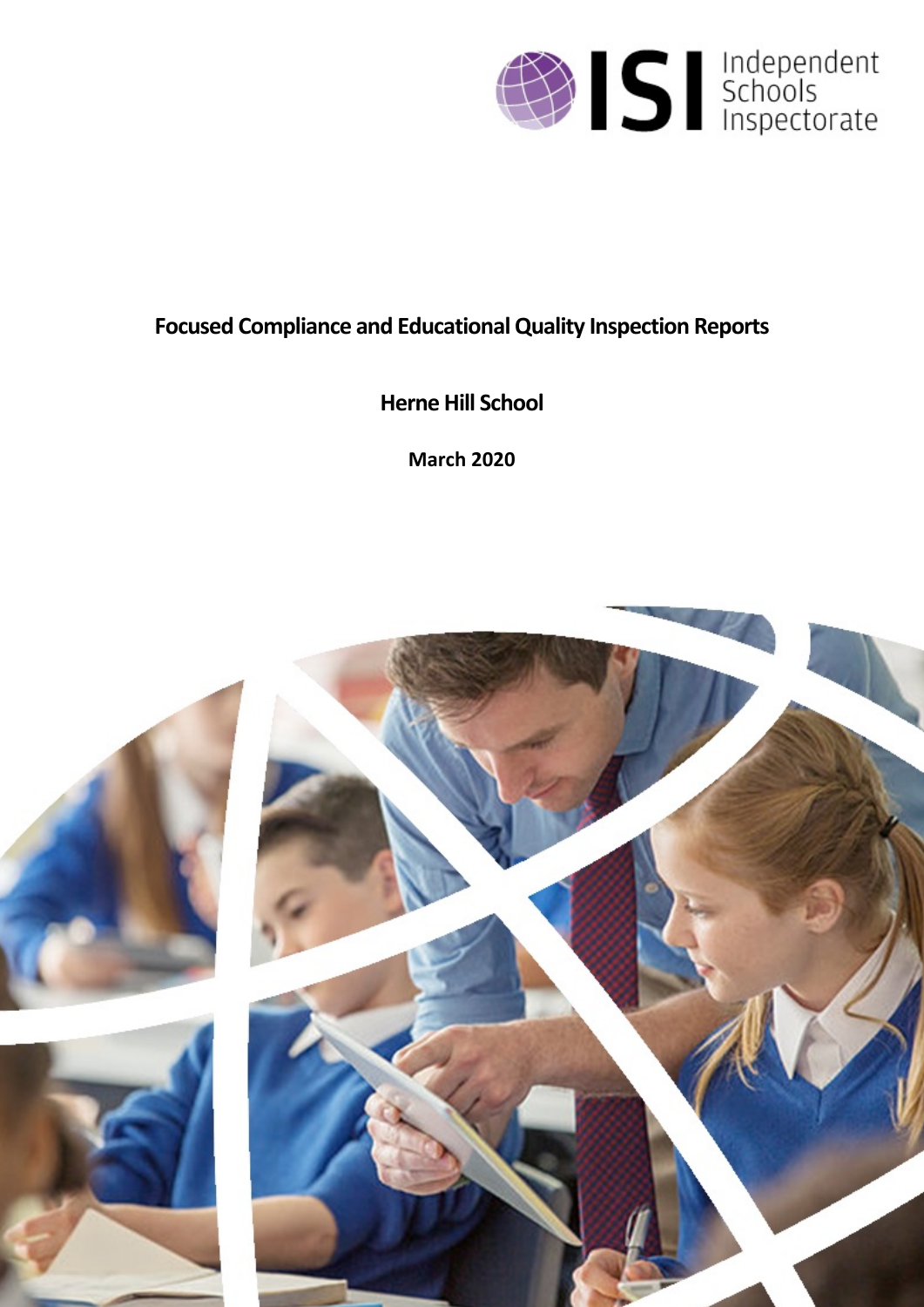## <span id="page-1-0"></span>**Contents**

| <b>Contents</b> |                                                                      | $\mathbf{2}$            |
|-----------------|----------------------------------------------------------------------|-------------------------|
|                 | <b>School's Details</b>                                              | 3                       |
| 1.              | <b>Background Information</b>                                        | 4                       |
|                 | <b>About the school</b>                                              | 4                       |
|                 | What the school seeks to do                                          | 4                       |
|                 | About the pupils                                                     | 4                       |
| 2.              | <b>Regulatory Compliance Inspection</b>                              | 5                       |
|                 | Preface                                                              | 5                       |
|                 | <b>Key findings</b>                                                  | 6                       |
|                 | PART 1 - Quality of education provided                               | 6                       |
|                 | PART 2 - Spiritual, moral, social and cultural development of pupils | 6                       |
|                 | PART 3 - Welfare, health and safety of pupils                        | 6                       |
|                 | PART 4 – Suitability of staff, supply staff, and proprietors         | 6                       |
|                 | PART 5 - Premises of and accommodation at schools                    | 6                       |
|                 | <b>PART 6 - Provision of information</b>                             | $\overline{\mathbf{z}}$ |
|                 | PART 7 - Manner in which complaints are handled                      | $\overline{\mathbf{z}}$ |
|                 | PART 8 - Quality of leadership in and management of schools          | 7                       |
| З.              | <b>Educational Quality Inspection</b>                                | 8                       |
|                 | Preface                                                              | 8                       |
|                 | <b>Key findings</b>                                                  | 9                       |
|                 | <b>Recommendations</b>                                               | 9                       |
|                 | The quality of the pupils' academic and other achievements           | 9                       |
|                 | The quality of the pupils' personal development                      | 11                      |
| 4.              | <b>Inspection Evidence</b>                                           | 14                      |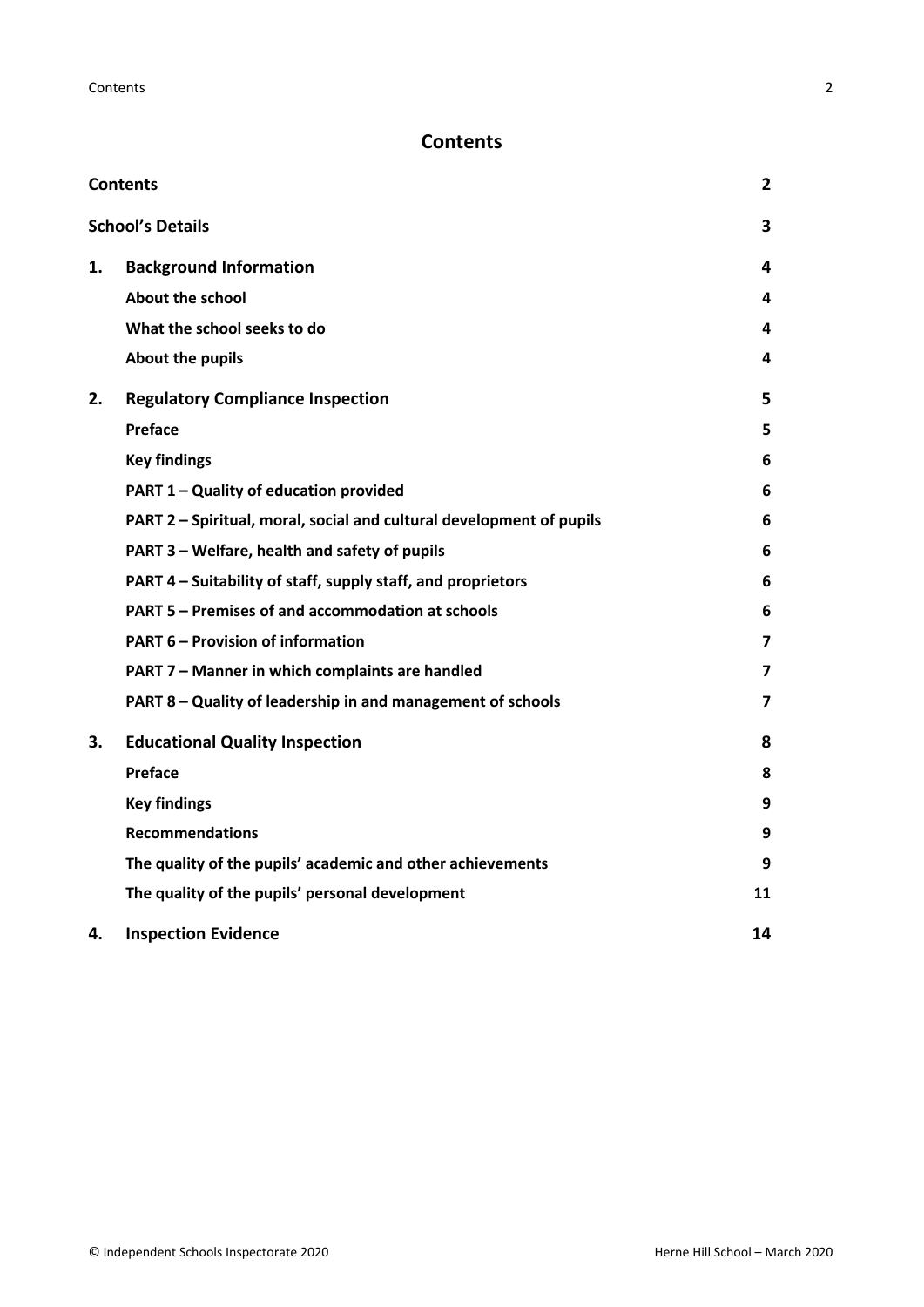| <b>School</b>            | Herne Hill School                                         |  |  |
|--------------------------|-----------------------------------------------------------|--|--|
| <b>DfE</b> number        | 210/6375                                                  |  |  |
| <b>Address</b>           | 127 Herne Hill<br>Herne Hill<br>London<br><b>SE24 9LY</b> |  |  |
| <b>Telephone number</b>  | 020 72746336                                              |  |  |
| <b>Email address</b>     | enquiries@hernehillschool.co.uk                           |  |  |
| Headteacher              | Mrs Ngaire Telford                                        |  |  |
| Proprietor               | Mr Dominik Magyar                                         |  |  |
| Age range                | $2$ to $7$                                                |  |  |
| Number of pupils on roll | 281                                                       |  |  |
|                          | 196<br><b>Juniors</b><br>85<br><b>EYFS</b>                |  |  |
| <b>Inspection dates</b>  | 03 to 05 March 2020                                       |  |  |

## <span id="page-2-0"></span>**School's Details**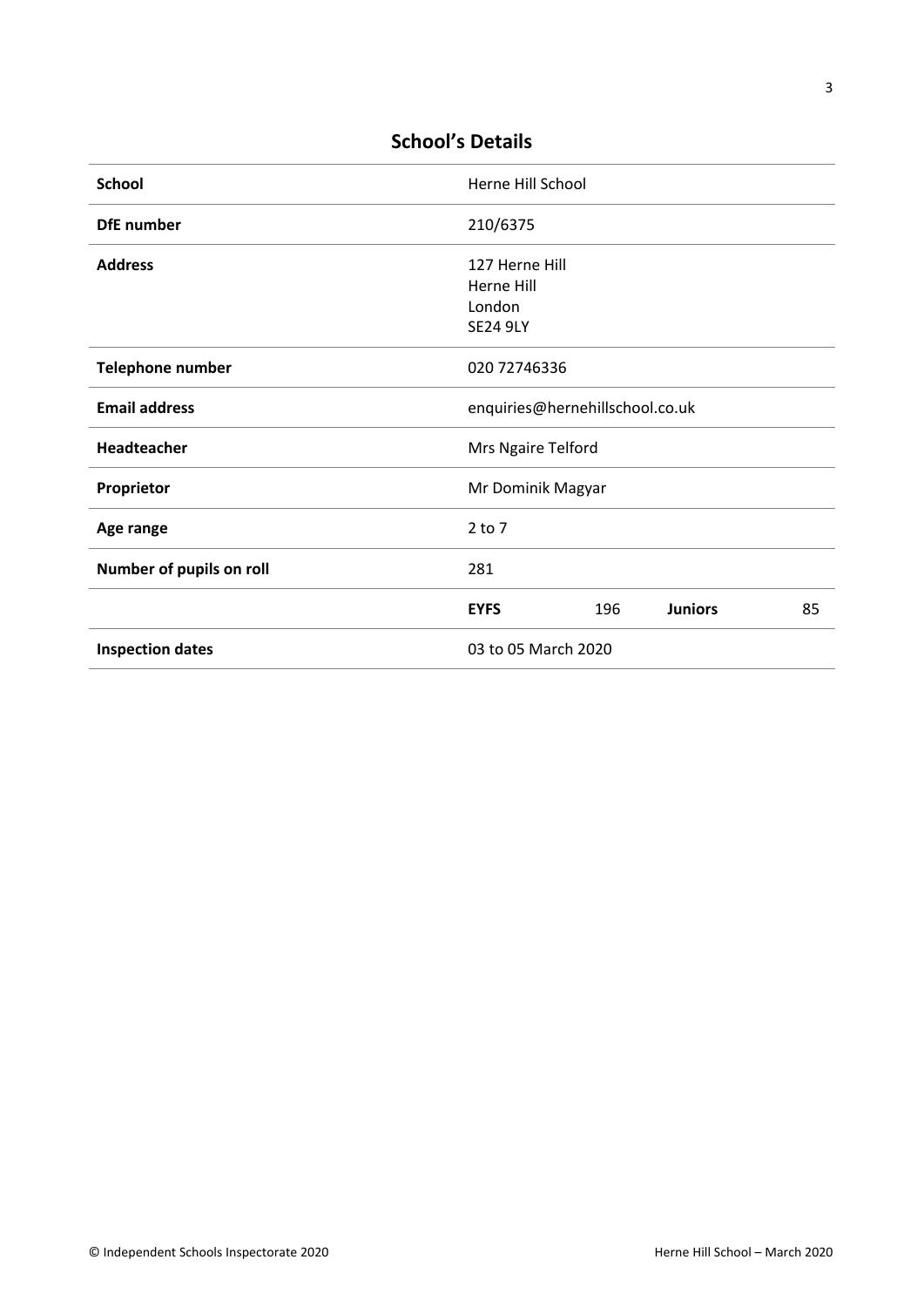## <span id="page-3-0"></span>**1. Background Information**

#### <span id="page-3-1"></span>**About the school**

- 1.1 Herne Hill School is an independent co-educational day school for pupils between two and seven years. The school began as a private nursery in 1976 and became an independent co-educational day school for pupils in 1986.
- 1.2 Since 2002, the school has been owned and overseen by a single director. The present premises are a former vicarage in the London borough of Southwark, with purpose-built additions.
- 1.3 Since the previous inspection, the school has purchased a woodland.

#### <span id="page-3-2"></span>**What the school seeks to do**

1.4 The school aims for excellence by providing a broad and balanced curriculum within a nurturing environment. It seeks to develop its pupils into good citizens of the world by fostering an awareness of other cultures and caring for the environment.

#### <span id="page-3-3"></span>**About the pupils**

1.5 Pupils come from a range of professional backgrounds many of whom are local to the school. Nationally standardised test data provided by the school indicate that the ability of pupils is above average. No pupil in the school has an education, health and care (EHC) plan. The school has identified two pupils as having special educational needs and/or disabilities (SEND), which include ADHD and Hearing Impairment. Eight pupils receive additional specialist speech and language therapy**.** English is an additional language (EAL) for 47 pupils, whose needs are supported by their classroom teachers and EAL Intervention teacher. Data used by the school have identified 73 pupils as being the more able in the school's population, and the curriculum is modified for them and for 37 other pupils because of their special talents in sport, art and music.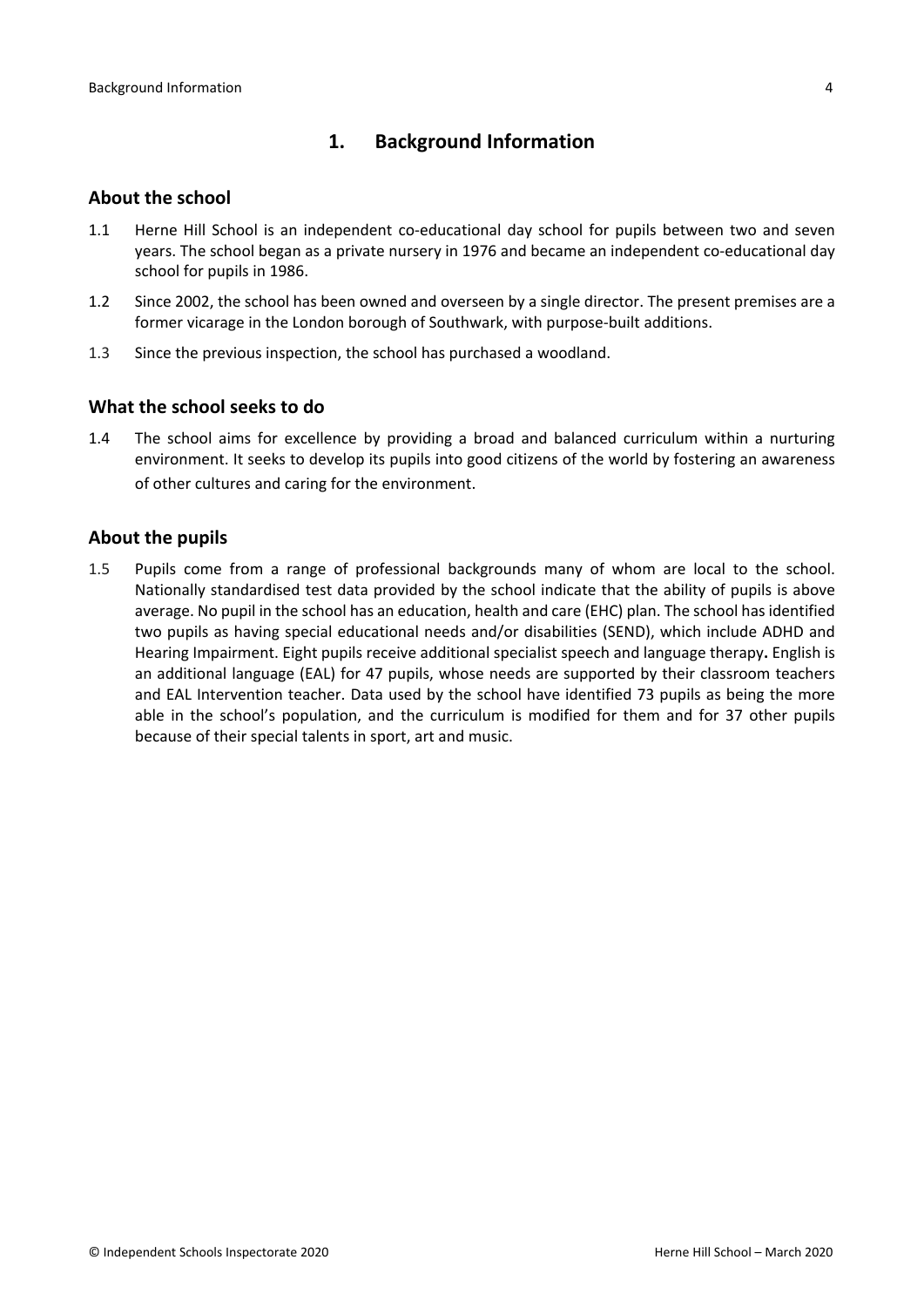## <span id="page-4-0"></span>**2. Regulatory Compliance Inspection**

#### <span id="page-4-1"></span>**Preface**

The registration authority for independent schools is the Department for Education (DfE), which directs inspection according to a specified frequency or at any time where the DfE has particular concerns about a school. The Independent Schools Inspectorate (ISI) is the body approved by the Secretary of State for the purpose of inspecting schools which are, or whose heads are, in membership of the associations which form the Independent Schools Council (ISC) and reporting on the extent to which they meet the Independent School Standards ('the standards') in the Schedule to the Education (Independent School Standards) Regulations 2014. Accordingly, inspection records whether the school meets each of these standards, which are arranged in eight Parts, each of which is divided into separate paragraphs. The inspection of schools that have early years settings not requiring registration similarly records whether the school complies with key provisions of the Early Years Foundation Stage statutory framework, and for registered settings the full range of the Early Years Foundation Stage provisions is considered. Additionally, the inspection reports on the school's accessibility plan under Schedule 10 of the Equality Act 2010 and the ban on corporal punishment under section 548 of the Education Act 1996. It comments on the progress made by the school in meeting the compliance action points set out in the school's most recent statutory inspection.

All association independent schools will have an inspection within three yearsfrom April 2016, in accordance with the Framework and DfE requirements. The inspection may be of COMPLIANCE ONLY or a combined inspection of EDUCATIONAL QUALITY AND COMPLIANCE depending on a number of factors, including findings from their most recent inspection. Schools judged not to meet the standards may also be subject to a progress monitoring visit before their next routine inspection. The progress monitoring visit will judge whether the school has taken the necessary action to meet any un-met standards identified at their previous inspection.

The inspection was also carried out under the arrangements of the ISC Associations for the maintenance and improvement of the quality of their membership.

**This is a FOCUSED COMPLIANCE INSPECTION which was combined with an inspection of EDUCATIONAL QUALITY, the report of which appears later in this document. The COMPLIANCE inspection reports only on the school's compliance with the standards.** The standards represent minimum requirements and judgements are given either as **met** or as **not met**. All schools are required to meet all the standards applicable to them. Where the minimum requirements are not met, this is clearly indicated in the relevant section of the report and the school is required to take the actions specified. In this focused compliance inspection, key regulations and standards have been inspected in detail. These are the regulations on safeguarding; measures to guard against bullying; arrangements for pupils' health and safety, arrangements to check the suitability of staff; the provision of information to parents; the handling of parents' complaints; and other related aspects of leadership and management. The remaining standards and requirements are deemed to continue to be met unless evidence to the contrary has been found.

Inspections do not include matters that are outside of the regulatory framework described above, such as: an exhaustive health and safety audit; compliance with data protection requirements; an in-depth examination of the structural condition of the school, its services or other physical features; contractual arrangements with parents; an investigation of the financial viability of the school or its accounting procedures.

Inspectors may be aware of individual safeguarding concerns, allegations and complaints as part of the inspection process. Such matters will not usually be referred to specifically in published reports in this document but will have been considered by the team in reaching its judgements.

Links to the full regulations and requirements can be found here: The Education [\(Independent](http://www.legislation.gov.uk/uksi/2014/3283/contents/made) School Standards) [Regulations](http://www.legislation.gov.uk/uksi/2014/3283/contents/made) 2014, Early Years [Foundation](https://www.gov.uk/government/publications/early-years-foundation-stage-framework--2) Stage Statutory Framework.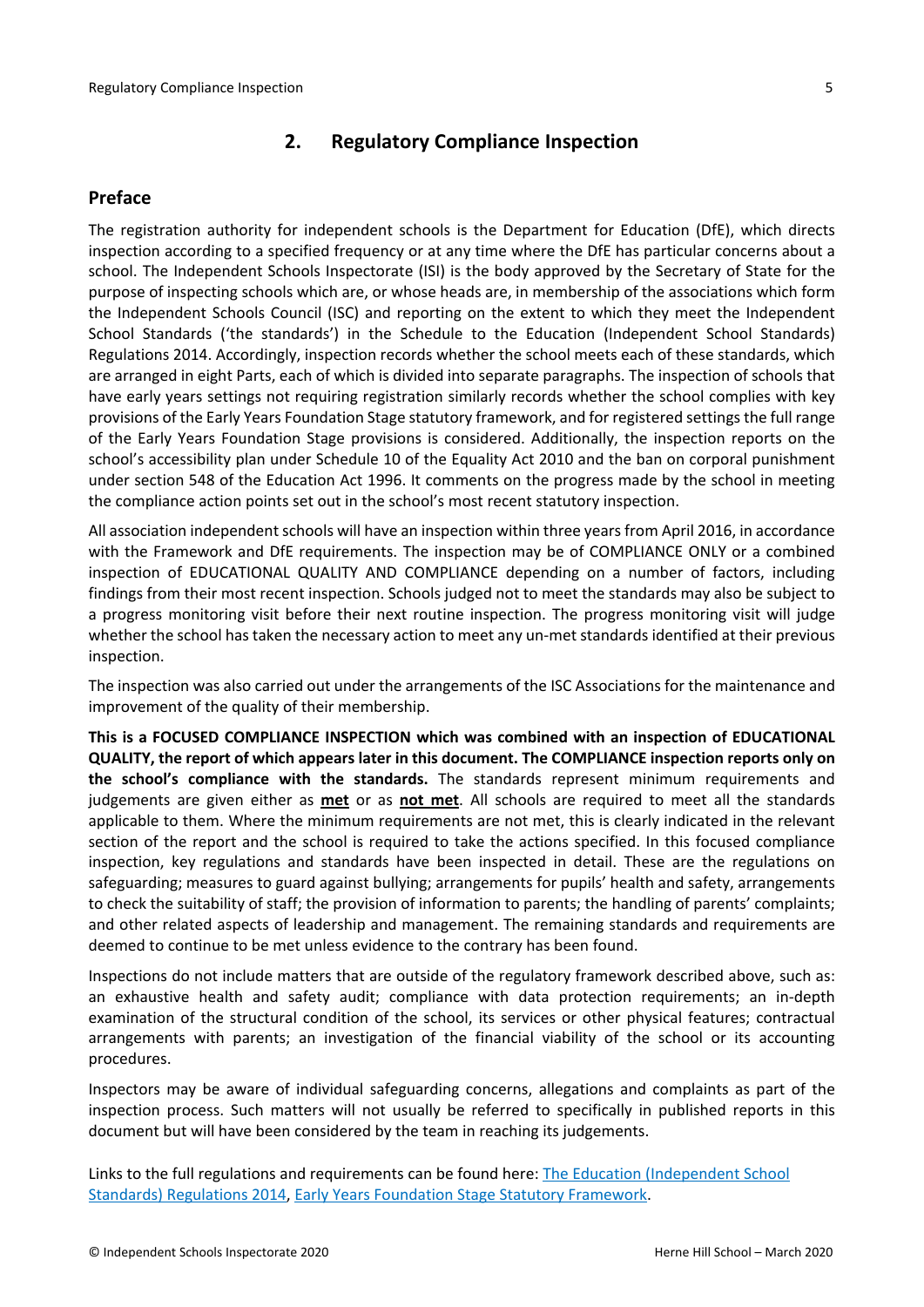## <span id="page-5-0"></span>**Key findings**

**2.1 The school meets the standards in the schedule to the Education (Independent School Standards) Regulations 2014, and relevant requirements of the statutory framework for the Early Years Foundation Stage, and associated requirements and no further action is required as a result of this inspection.**

## <span id="page-5-1"></span>**PART 1 – Quality of education provided**

- 2.2 The school uses its own framework to determine attainment, instead of the national framework.
- 2.3 The curriculum is documented, supported by appropriate plans and schemes of work for the pupils and covers the required breadth of material. The teaching enables pupils to make good progress, encompasses effective behaviour management and is supported by suitable resources. A suitable framework for the assessment of pupils' performance is in place.
- **2.4 The standards relating to the quality of education [paragraphs 1–4] are met.**

#### <span id="page-5-2"></span>**PART 2 – Spiritual, moral, social and cultural development of pupils**

- 2.5 Principles and values are actively promoted which facilitate the personal development of pupils as responsible, tolerant, law-abiding citizens.
- **2.6 The standard relating to spiritual, moral, social and cultural development [paragraph 5] is met.**

## <span id="page-5-3"></span>**PART 3 – Welfare, health and safety of pupils**

- 2.7 Arrangements are made to safeguard and promote the welfare of pupils by means that pay due regard to current statutory guidance; good behaviour is promoted; bullying is prevented so far as reasonably practicable; health and safety requirements are met, including those relating to fire safety; provision is made for first aid. Pupils are properly supervised; admission and attendance registers are maintained, as required, and there is a strategic approach to risk assessment. A disability access plan is in place.
- **2.8 The standardsrelating to welfare, health and safety [paragraphs 6–16], the requirement of Schedule 10 of the Equality Act 2010, and the ban on corporal punishment undersection 548 of the Education Act 1996 are met.**

#### <span id="page-5-4"></span>**PART 4 – Suitability of staff, supply staff, and proprietors**

- 2.9 The school makes appropriate checks to ensure the suitability of staff, supply staff and proprietors, and a register is kept as required.
- **2.10 The standards relating to the suitability of those in contact with pupils at the school [paragraphs 17–21] are met.**

#### <span id="page-5-5"></span>**PART 5 – Premises of and accommodation at schools**

- 2.11 Suitable toilet and changing facilities, and showering facilities where required by the standard, and appropriate accommodation for pupils' medical and therapy needs are provided. The premises are maintained to a standard commensurate with health and safety; acoustics and lighting are appropriate; water provision is adequate. Suitable outdoor space is provided for physical education and outdoor play.
- **2.12 The standards relating to the premises and accommodation [paragraphs 22–31] are met.**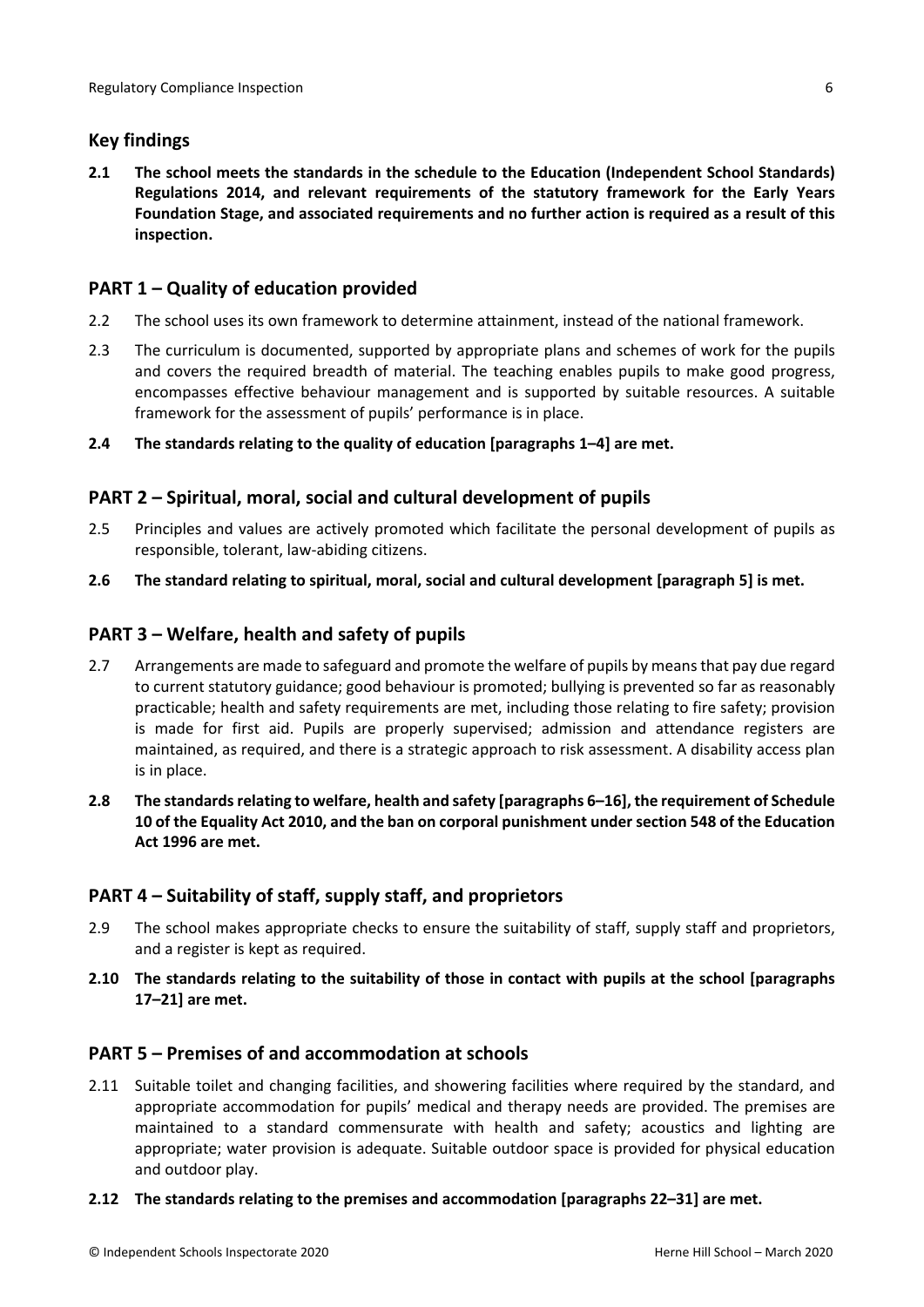## <span id="page-6-0"></span>**PART 6 – Provision of information**

2.13 A range of information is variously published, provided or made available to parents, inspectors and the Department for Education. This includes details about the proprietor, the ethos of the school and the curriculum, and of the school's arrangements for admission, behaviour and exclusions, bullying, health and safety, first aid, details of the complaints procedure, and the number of complaints registered under the formal procedure during the preceding school year, and the provision for any with education, health and care plans or English as an additional language. It also includes particulars of the school's academic performance during the preceding school year, inspection reports and (for parents only) a report at least annually of their own child's progress. The safeguarding policy is posted on the school's website.

#### **2.14 The standard relating to the provision of information [paragraph 32] is met.**

#### <span id="page-6-1"></span>**PART 7 – Manner in which complaints are handled**

- 2.15 Parental complaints, if any, are handled effectively through a three-stage process, (informal, formal and a hearing before a panel of three, one of whom isindependent of the school). Each stage has clear time scales, and at the third stage the panel can make findings and recommendations which are communicated to the complainant. Records are kept appropriately, including of any action taken, whether or not a complaint is successful.
- **2.16 The standard relating to the handling of complaints [paragraph 33] is met.**

#### <span id="page-6-2"></span>**PART 8 – Quality of leadership in and management of schools**

- 2.17 The proprietor ensures that the leadership and management demonstrate good skills and knowledge, and fulfil their responsibilities effectively, so that the other standards are consistently met, and they actively promote the wellbeing of the pupils.
- **2.18 The standard relating to leadership and management of the school [paragraph 34] is met.**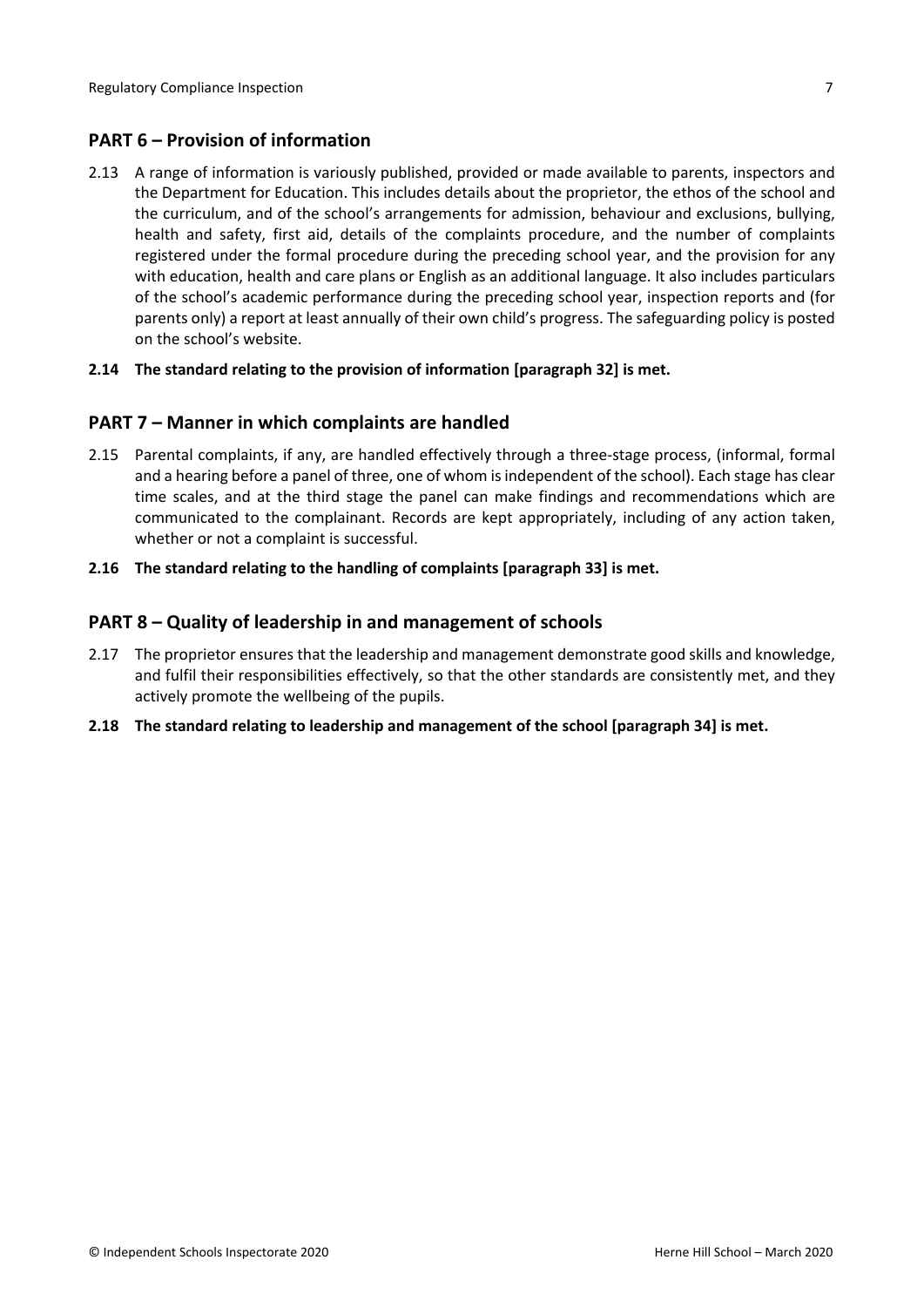## <span id="page-7-0"></span>**3. Educational Quality Inspection**

#### <span id="page-7-1"></span>**Preface**

**The EDUCATIONAL QUALITY inspection reports on the quality of the school's work**. It focuses on the two key outcomes:

- The achievement of the pupils, including their academic development, and
- The personal development of the pupils.

Since the school was last inspected, the framework for inspection has changed. The current inspection framework uses different criteria and arrangements for grading from those used in previous inspection frameworks. The judgements made on this inspection are, therefore, not directly comparable to judgements made on previous inspections.

All independent schools are required to meet the requirements of the Independent School Standards. However, different inspectorates apply different frameworks that are suited to the different types of schools they inspect. The ISI terminology reflects quality judgements that are at least equivalent to those used by the national inspectorate, Ofsted. ISI reports do not provide a single overarching judgement for the school but instead give a clear judgement about key outcomes for pupils and information on the quality of the school's work.

**The headline judgements must include one of the ISI descriptors 'excellent', 'good', 'sound' or 'unsatisfactory'.**

Where necessary, National Curriculum nomenclature is used to refer to year groups in the school.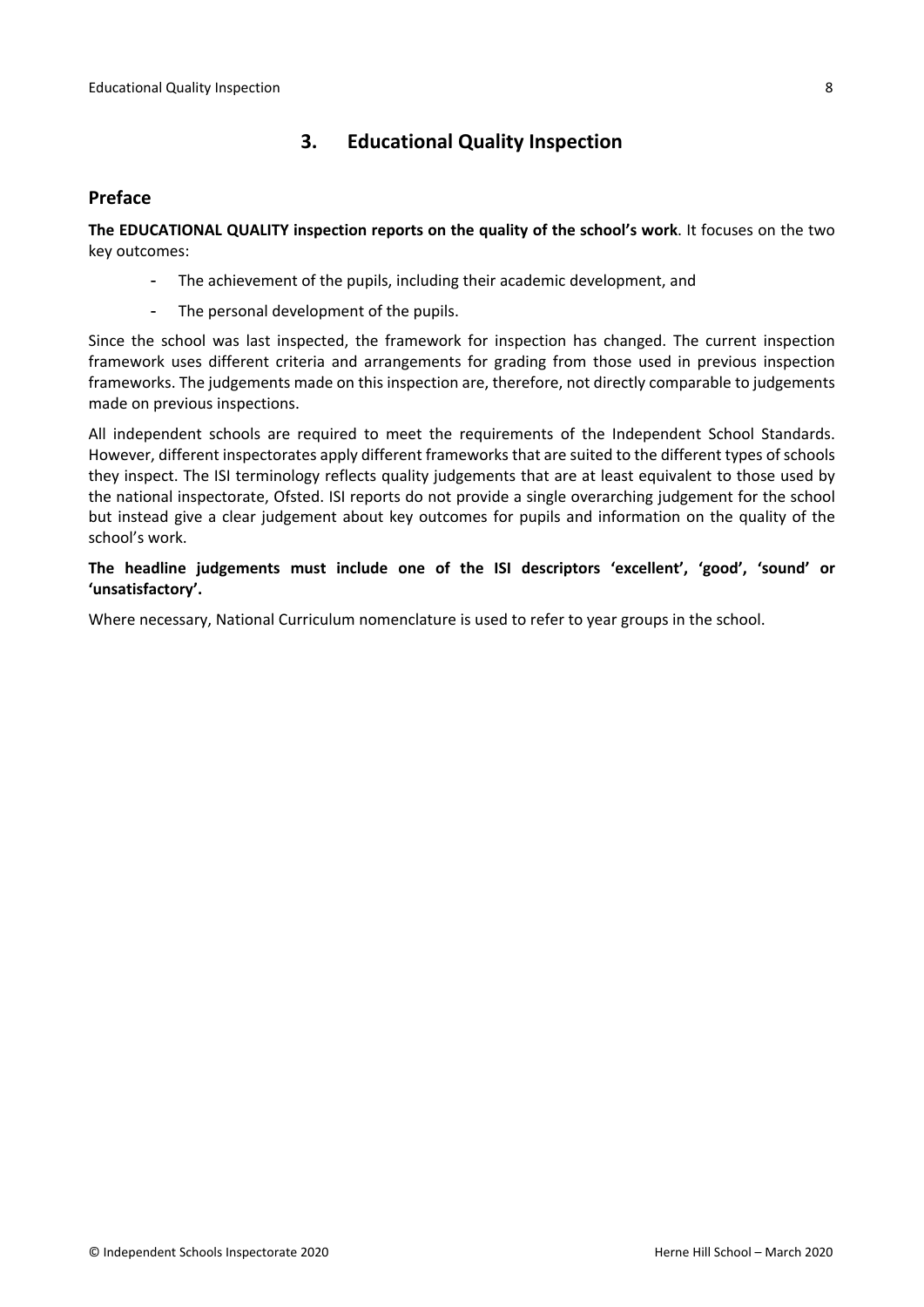#### <span id="page-8-0"></span>**Key findings**

- 3.1 The quality of the pupils' academic and other achievements is excellent.
	- Pupils of all abilities make rapid progress from their varied starting points due to the high expectations of staff, self-discipline and active engagement in self-improvement.
	- Pupils display outstanding communication skills both orally and in their written work and exhibit excellent listening skills.
	- Pupils have a genuine love of learning and demonstrate independence and creativity in their thinking and approach to lessons, supported by teaching that nurtures individual interests.
	- Pupils' high level of achievement is fostered and promoted by strong leadership and management, through excellent resources and individual support.
- 3.2 The quality of the pupils' personal development is excellent.
	- Pupils exhibit high levels of self-discipline and perseverance and are motivated by intellectual challenge, and they relish opportunity for decision making.
	- Pupils have a well-established sense of right and wrong, supported by a clear framework of school values.
	- Pupils form strong relationships. They are caring, courteous and respectful of each other and all members of the school community.
	- Pupils develop excellent social and collaborative skills from a young age in an atmosphere of mutual support and teaching strategies that succeed in providing a positive model of learning attitudes

#### <span id="page-8-1"></span>**Recommendations**

- 3.3 The school is advised to make the following improvements:
	- Ensure that the oldest pupils have opportunities to further develop their understanding of responsibility, and recognise the importance of themselves as role models within the school community for younger pupils.

#### <span id="page-8-2"></span>**The quality of the pupils' academic and other achievements**

- 3.4 The quality of the pupils' academic and other achievements is excellent.
- 3.5 Pupils achieve highly and make excellent progress across all ages. Evidence from lesson observations, scrutiny of pupils' books and the school's own assessment data show the pupils' attainment to be above average in relation to national age-related expectations. In the EYFS, children make an excellent start to their education. They make rapid progress from their different starting points so that all children, including those with SEND or EAL, reach or exceed expected levels of development for their age. Pupils continue to make strong progress at all stages due to the high expectations of staff, their self-discipline and active engagement in self-improvement. Staff successfully adapt the curriculum and the learning environment as required to respond to the individual pupil's needs, strengths and interests. At the end of Year 2, pupils have an excellent record of gaining places at independent and maintained schools with highly competitive entry requirements throughout London.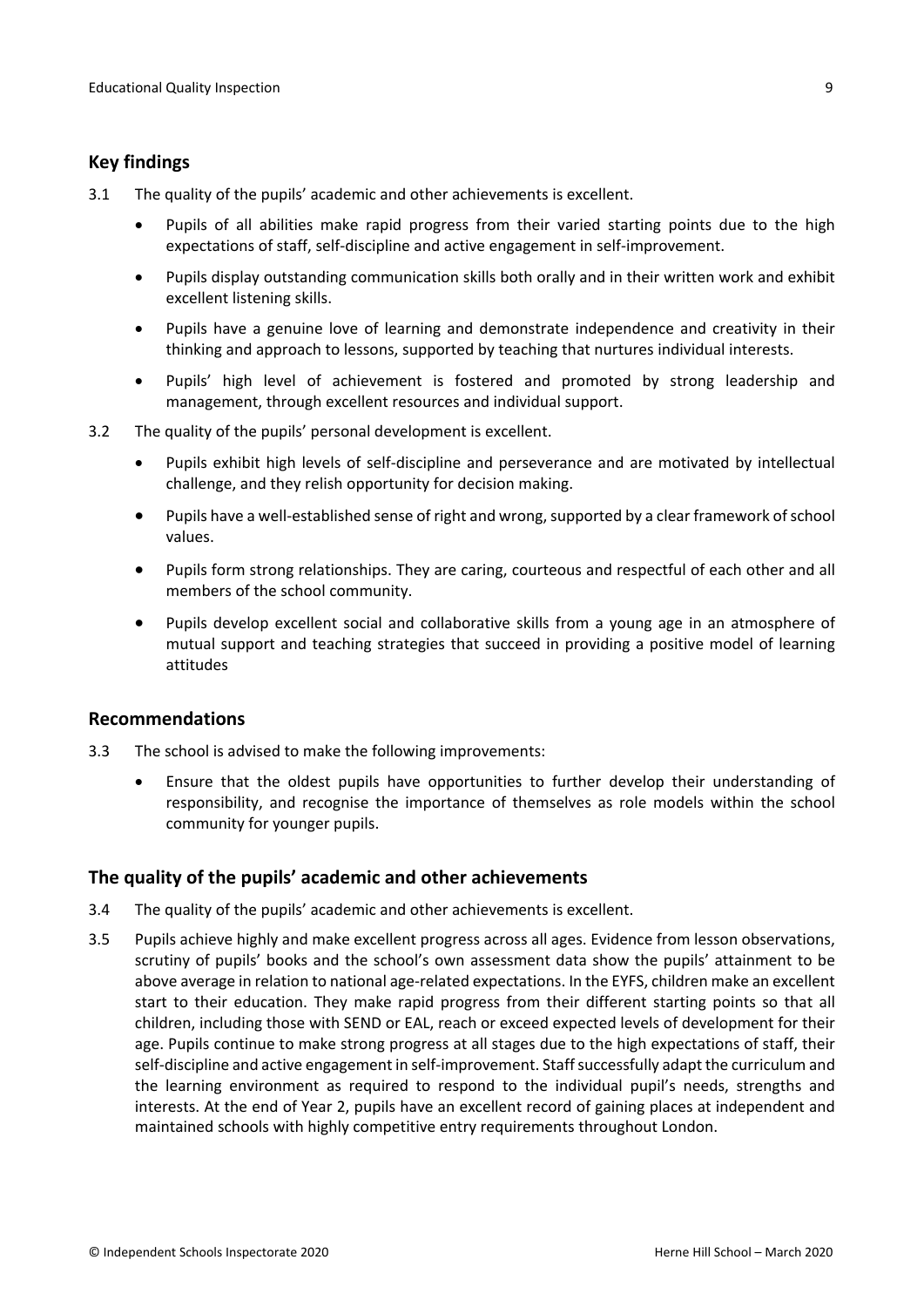- 3.6 Pupils of all abilities, including those identified as EAL, SEND or more able, make excellent progress both academically and socially, compared to that typically expected for their ages. Pupils with SEND respond well to the high levels of individualised support provided in the classroom and to the strategies developed to enhance their learning by a highly effective learning support department. Those pupils identified as more able are supported in exceeding expectations because of high quality teaching and also by the wide range of extra-curricular activities designed to extend and enrich their learning. Pupils are clear about the next steps in their learning, either from the consistent use of the whole school approach to target setting or effective feedback from teachers, and they are keen to improve their work. Older pupils were observed to reflect on both the learning objective and their personal target to improve their writing by using more exciting adjectives and conjunctions to explain the feelings of an evacuee in the Second World War when first away from home. In an art club for the more able pupils, they focussed with intensity when they made a first draft of the drawing of an apple before seeking to improve it. They were confident in asking higher level questions of each other and the teacher such as, 'How am I going to make it more 3D?' Pupils show strong knowledge and understanding across the range of subjects and are highly effective in applying their skills across the different overarching curriculum topics. Pupils' creative and artistic abilities are extremely welldeveloped. This was observed through the highly stimulating topic-based approach to learning which allows pupils to explore their own interests. In the EYFS, children develop their creative thinking, mathematical, scientific and physical skills using a wide range of construction resources imaginatively including extensive opportunities for woodwork. In response to the pre-inspection questionnaire, the vast majority of parents agreed that teaching enabled their child to make progress.
- 3.7 Pupils display outstanding communication skills both orally and in their written work, and they exhibit excellent listening skills. They are confident and articulate speakers, able to communicate with each other and their teachers at a high level. This is enabled by the high expectations and modelling of teachers. The youngest children in the EYFS, wove an intriguing story of pirates stranded on a desert island, searching for treasure which was enabled by well-planned use of resources and the supportive intervention of adults. Older pupils exchanged their letters to a 1940 evacuee, read each other's work and gave oral feedback confidently expressing what they really liked about the letters. Pupils' written communication is highly developed across the curriculum. Their writing is accurate, fluent and often vibrant with sophisticated language being used to good effect by all age groups. Younger pupils' work demonstrates a confident use of speech marks, exclamation marks and use of capital letter sentences. Older pupils were enthusiastic in discussion about the opportunity to use 'golden sentences' in which they accurately used capital letters and fullstops, and included the use of adjectives, conjunctions and fronted adverbials such as 'suddenly' and 'terrifying' when they were learning about the characters in a novel.
- 3.8 Pupils of all ages have excellent numeracy skills and understanding, and demonstrate a strong grasp of mathematical concepts. In the EYFS, children are provided with firm foundations in numeracy and quickly develop confidence to use skills in a variety of circumstances. The youngest children in the EYFS confidently developed their counting when identifying the number of logs needed to feed the sharks in the shark infested waters during learning in the outdoors. Older pupils relish the individual challenge during the morning mathematics sessions. In discussions, the older pupils enthusiastically recounted the enjoyment they had in working collaboratively on word problems during the daily mathematics meetings. Pupils' mathematical success is underpinned by a challenging and wellstructured curriculum which promotes mastery and enjoyment linked to the wider curriculum. This was observed when EYFS children developed a strong understanding of tens up to one hundred whilst playing pirate games using a wide range of resources carefully created by the teacher.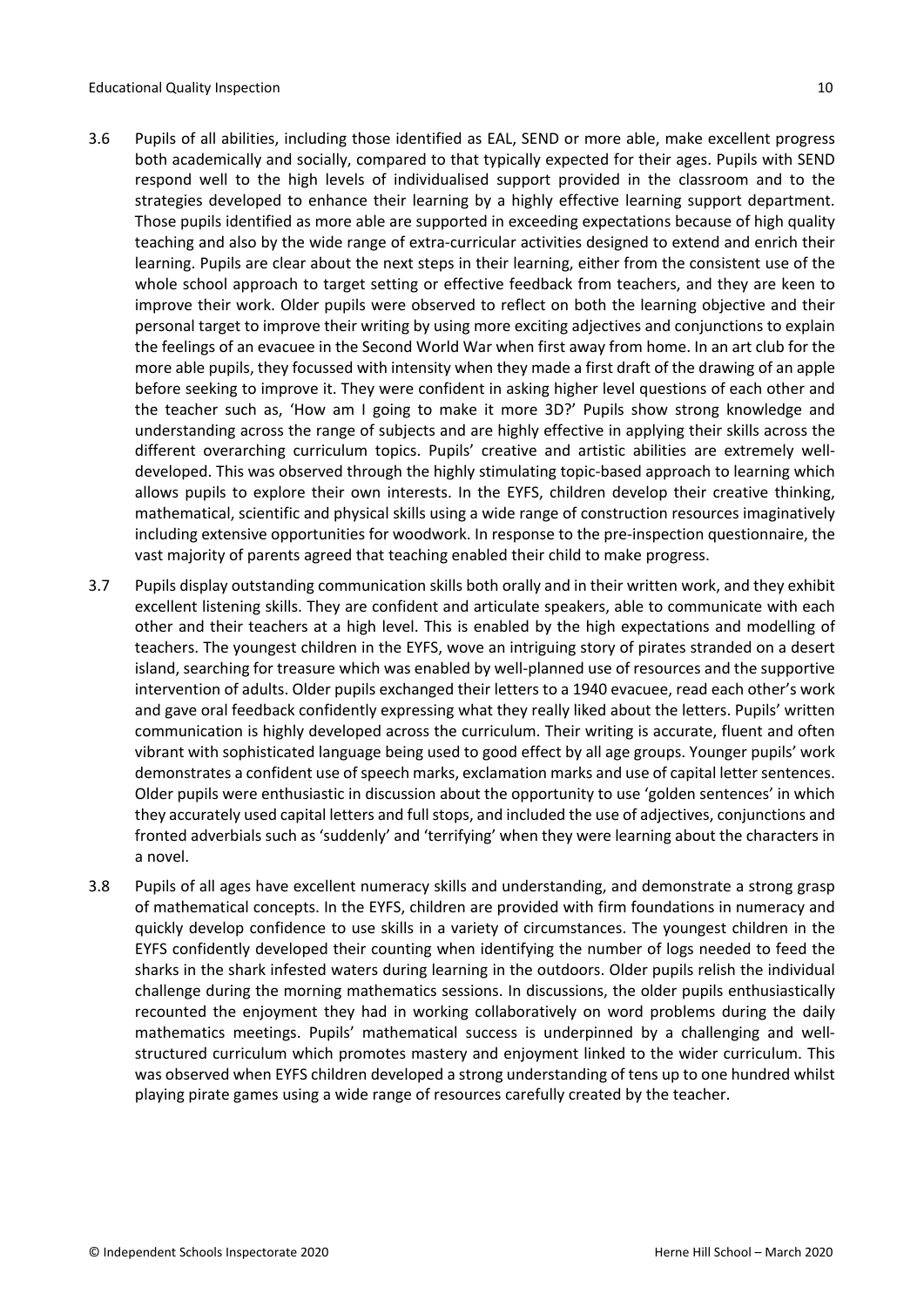- 3.9 Pupils from the EYFS onwards are highly confident in their use of information, communication and technology (ICT). From evidence seen around the school and from discussions with staff and pupils, they use ICT effectively to support their learning across all areas of the curriculum, due to the availability of excellent resources. In the EYFS, children independently and enthusiastically used a creative programme on a tablet to design their own planet choosing from a range of available features. Using this as a starting point, the children confidently likened their planet to a real planet, and maturely discussed the reasons why they were similar. Older pupils use technology effectively to ask questions of the teacher at any time through the recording function of a tablet, as a method of encouraging inquiry and questioning. Additionally, technology is used to effectively share voice recordings for displaying greetings and phrases in pupils' home languages.
- 3.10 Pupils have significant success for their age in a wide range of activities, including dance, singing, construction, drama and sport. This high level of achievement is fostered and promoted by strong leadership and management, strongly encouraged through the extensive extra-curricular and through an exceptional range of resources and individual support. A strong emphasis is placed on the promotion of wellbeing and creativity throughout the school.
- 3.11 Pupils have a genuine love of learning and demonstrate independence and creativity in their thinking and approach to lessonssupported by teaching that nurturesindividual interests. In discussions, pupils all spoke enthusiastically about their learning in school and how the teachers make it fun. Their enthusiasm for learning was apparent because of the creative approach to topic-based planning, the frequent opportunity for exploring their own interests and the stimulating introduction to each whole school topic. Pupils' enormous enthusiasm towards learning was demonstrated in a themed assembly in which they actively imagined being in a chocolate factory, enquiring and empathising about how they can travel through books to imagination. Pupils were spurred on by a specially prepared chocolate themed lunch and the enthusiasm and commitment of teachers, leadership and management.

## <span id="page-10-0"></span>**The quality of the pupils' personal development**

- 3.12 The quality of the pupils' personal development is excellent.
- 3.13 Pupils exhibit high levels of self-discipline, resilience and perseverance and are motivated by intellectual challenge. Children in the EYFS are confident in their environment, working together, discussing ideas and developing perseverance. Self-esteem is built and reinforced by the frequent praise given by staff. Pupils' excellent character and personality, reflected in their confident yet respectful and courteous manner, is a result of the emphasis put on personal development by leadership and management. Pupils form strong relationships with each other and the adults who work with them. Pupils in all areas of the school are encouraged to take responsibility for their own learning and to be involved, as far as possible, in reviewing their work. They reflect on how they learn and identify what helps them to learn. Teachers regularly discuss work with pupils and further encourage them to evaluate their own learning needs through approaches to self-evaluation that are embedded across the school. As a result, pupils feel a strong sense of ownership of their own targets for improvement. Pupils are extremely well prepared for the next stage of their education.
- 3.14 Pupils display conviction in their decision-making ability. Across the school, pupils make appropriate choices about their learning, use of resources and behaviour. In the EYFS, children independently chose from a range of stimulating activities to further develop their confidence in recognising numbers in tens up to 100. Some children chose to play a game to find the blocks with a number between ten and 100 and then accurately order the numbers. Others delighted in choosing to work together in a push the marble activity, hoping to roll their marble into the highest value of tens pot.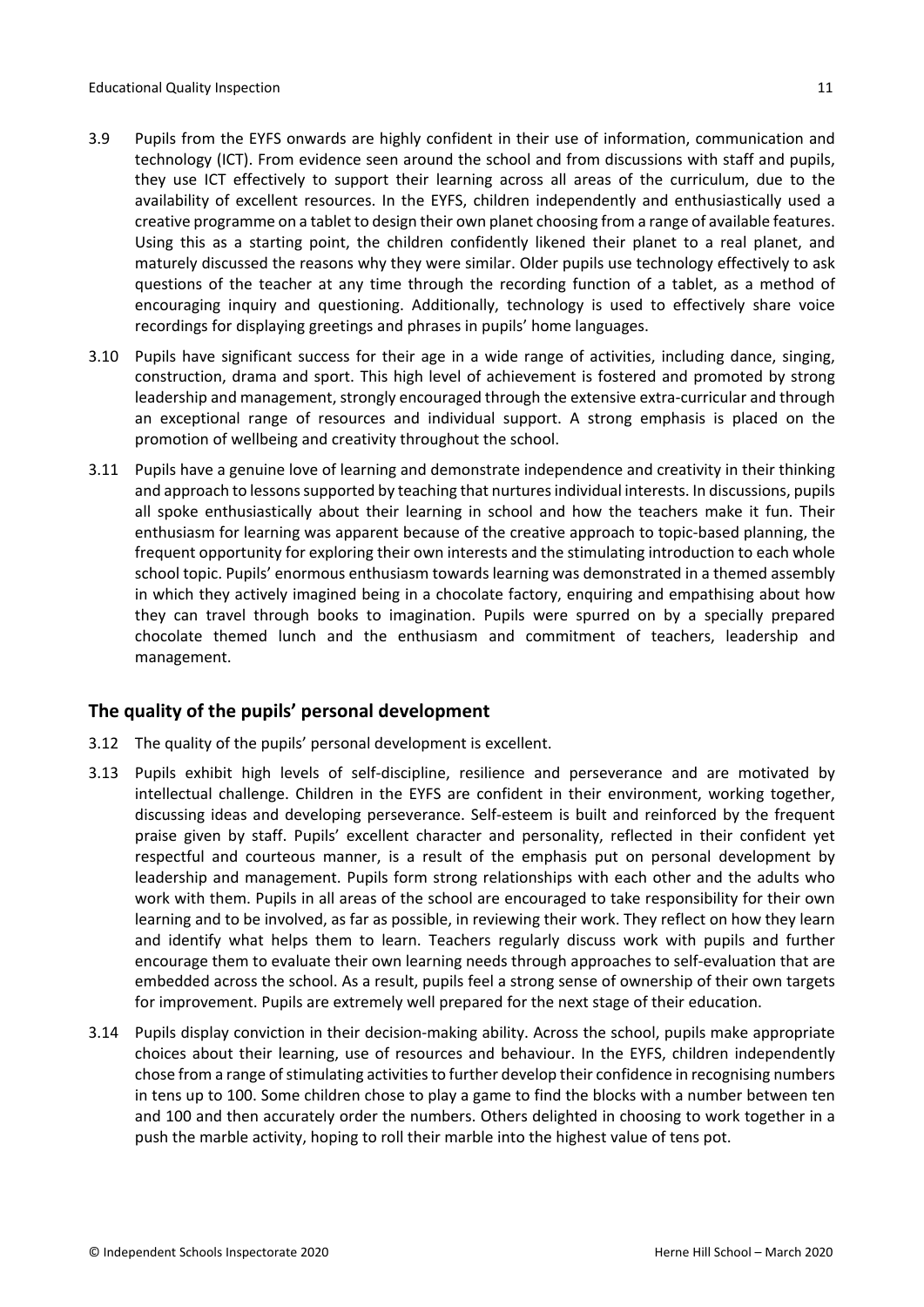- 3.15 Pupils develop a strong appreciation of the non-materialistic aspects of life. They have a high regard for the benefits of the outdoors and the natural world. This is important to the younger pupils who enjoy the woodland areas at the school, and are delighted when they see wildlife visiting their space. The youngest pupils enthusiastically recounted the joy they felt in seeing a parrot that came to sit in the trees, and were in awe when they listened to the story about parrots retold by the author on World Book Day. Older pupils understand the importance of the beauty of the natural environment, and were highly engaged in the protests they were able to organise within school to help them express their concerns about the human impact on the earth. Pupils of all ages engage fully in mindfulness including yoga activities, origami and a 'Wandering and Wittering Club'. Thisis an opportunity to spend time with adults and engage in conversation over the things they observe or feel which allows them to focus on their own mental wellbeing and the immediate world around them.
- 3.16 Pupils have a well-established moral understanding including a strong sense of right and wrong, developed through a consistently implemented programme of rewards and on the rare occasions when needed, sanctions. Staff all use the same language when reflecting on behaviour, using the school's Golden Rules, which are widely recognised and respected by the pupils as the framework for discussion. In the EYFS, children understand how to resolve conflict successfully by being fair and taking turns. Pupils are aware of the difficulties that the children in a school in South Africa face, and actively support them through learning and fundraising. EYFS children showed knowledge and understanding of the challenges for these pupils in a pirate themed literacy topic, when they sent supportive messagesin a bottle to them. Older pupils enjoy some opportunity for responsibility within the school including the opportunity to act as playground buddies and be involved in the school council. However, in discussions pupils were limited in their understanding of how they should accept responsibility and the importance of themselves as role models for younger pupils. All parents in the questionnaire agreed that the school actively promotes good behaviour.
- 3.17 Pupils develop excellent social and collaborative skills in an atmosphere of mutual support that succeeds in providing a positive model of learning attitudes from a young age. This was reflected in the agreement of all parents in the questionnaire that the school helps their children to develop strong teamwork and social skills. In the EYFS, children work together successfully through highly effective collaboration activities. This was seen when all of the children worked together to find enough hidden green parrot feathers for every child to have their own, and their well-developed listening skills help them build on one another's ideas. Older pupils engaged positively together to establish a book club as a way of means of promoting reading and supporting wellbeing. Pupils have an awareness of the needs of others and contribute to the local community. They work together to fundraise by singing at the local station, visit a retirement home and donate produce to the foodbank from their harvest festival. Throughout the inspection pupils were highly courteous, and their enthusiastic cooperation with staff, each other and inspectors was excellent.
- 3.18 Pupils have a strong appreciation of different backgrounds and respect for diversity. They enjoy sharing experiences from their faith, language and culture with others in their class. In pupil interviews, they readily shared their own and their family backgrounds. They discussed how parents came into school to share information about their own languages and cultural traditions, including the sharing of stories in their home language. Visiting speakers, parents, trips, personal, social and health education (PSHE) lessons and assemblies enable pupils to develop a strong appreciation of diversity within their community.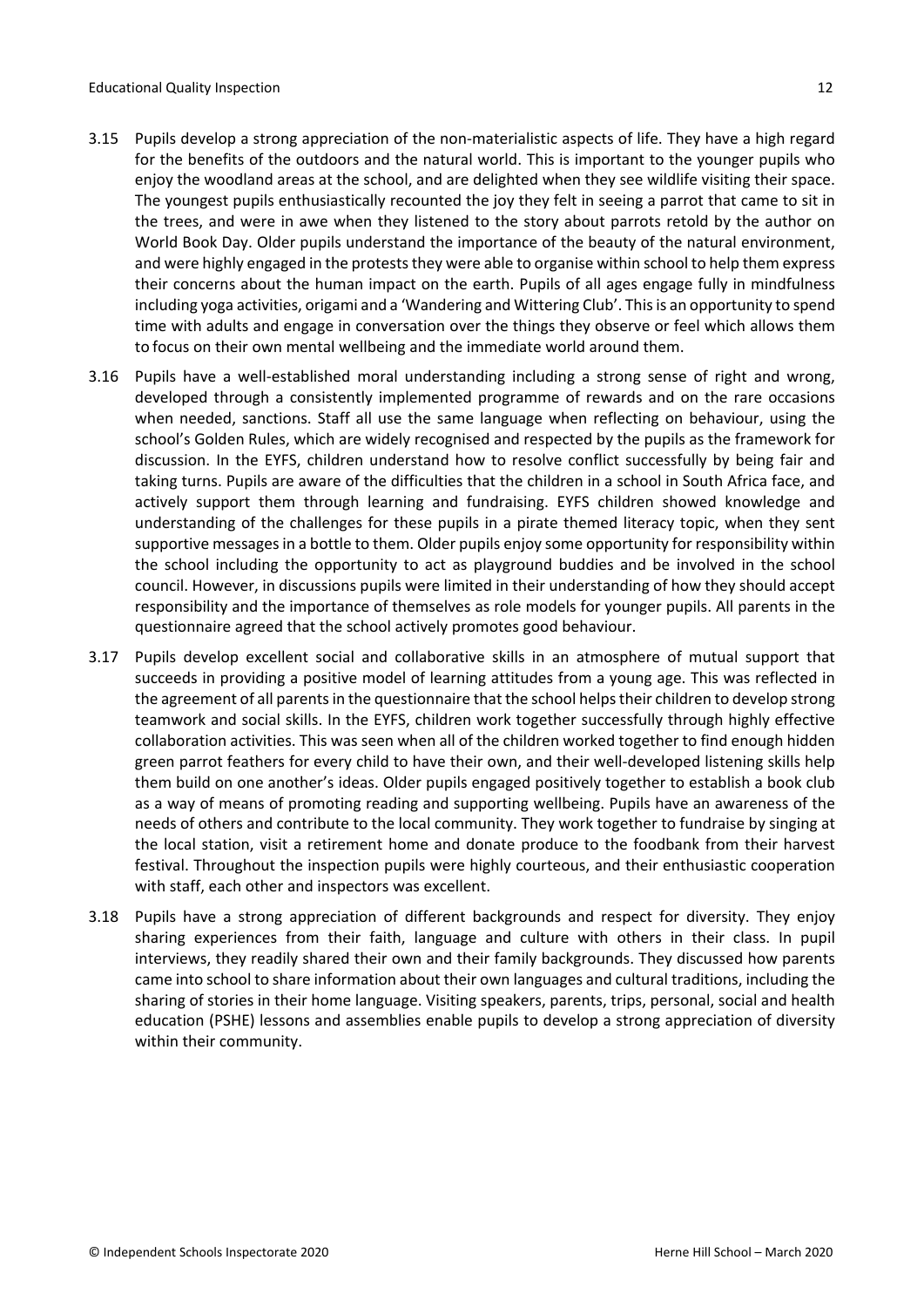3.19 Pupils exhibit a strong sense of consideration for their own personal safety and wellbeing. They understand the need for a healthy lifestyle and make active choices in their daily life. They understand the need for a balanced healthy diet and select healthy food options from the exceptional lunch menu which regularly includes theme and taster days to introduce new foods and tastes. Older pupils have a clear understanding of the need for physical exercise to stay healthy. They enjoy the opportunity to participate in physical education, a range of clubs and enjoy the chance for quick physical exertion breaks in lessons. Pupils were enthusiastic about the benefits of the regular 'runner bean' activity in lessons which allows them to quickly jog on the spot to improve their wellbeing. Pupils explain confidently how to stay safe both online and in the real world. The coding club is extremely popular, and with the extensive focus through PSHE, provides an effective opportunity for pupils to learn about keeping themselves safe online. All parents who responded to the questionnaire agreed that the school encourages pupils to have a healthy lifestyle.